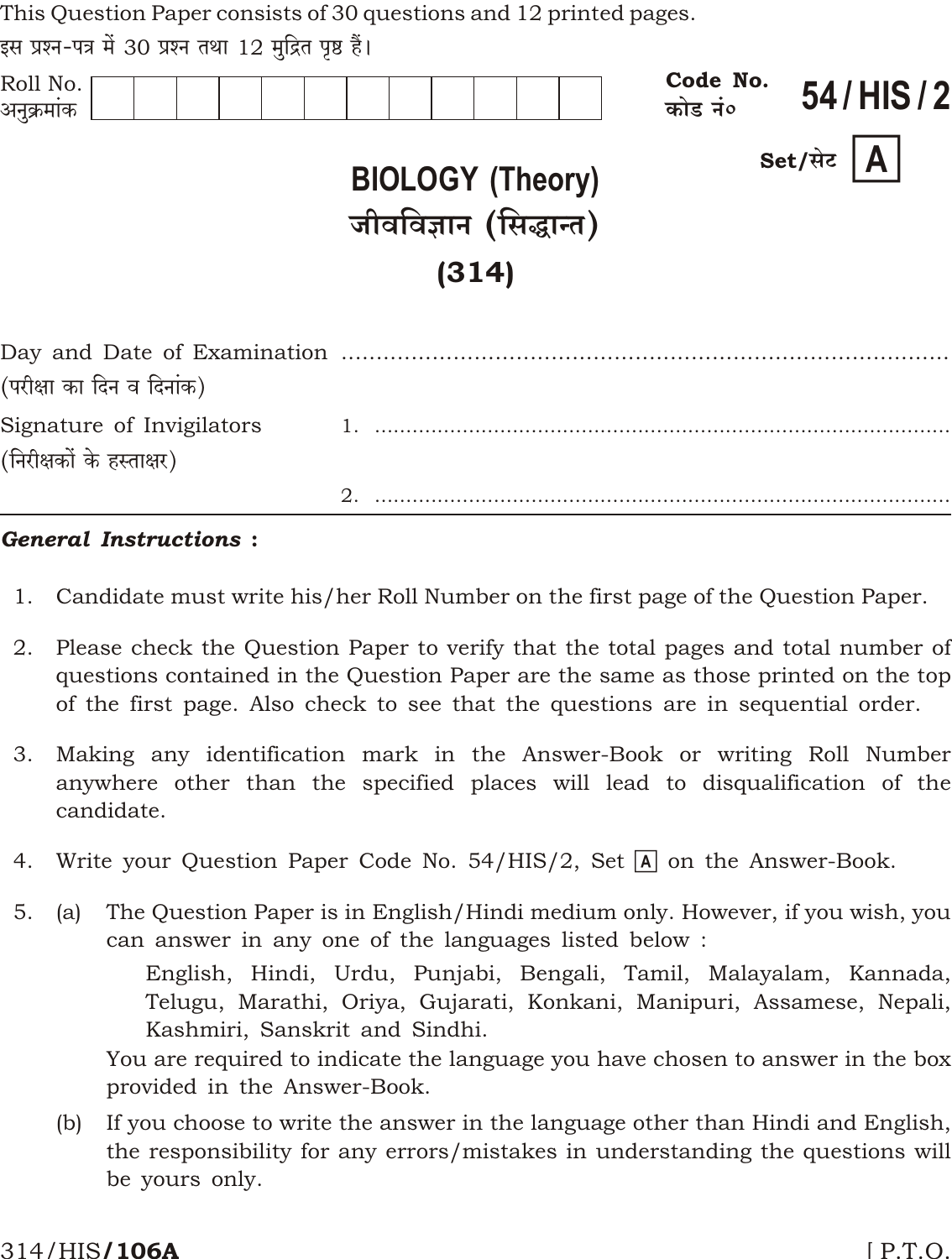## सामान्य अनुदेश :

- 1. परीक्षार्थी प्रश्न-पत्र के पहले पृष्ठ पर अपना अनुक्रमांक अवश्य लिखें।
- कृपया प्रश्न-पत्र को जाँच लें कि प्रश्न-पत्र के कुल पृष्ठों तथा प्रश्नों की उतनी ही संख्या है जितनी प्रथम पृष्ठ के सबसे 2. ऊपर छपी है। इस बात की जाँच भी कर लें कि प्रश्न क्रमिक रूप में हैं।
- उत्तर-पुस्तिका में पहचान-चिह्न बनाने अथवा निर्दिष्ट स्थानों के अतिरिक्त कहीं भी अनुक्रमांक लिखने पर परीक्षार्थी को 3. अयोग्य ठहराया जायेगा।
- अपनी उत्तर-पुस्तिका पर प्रश्न-पत्र का कोड नं० 54/HIS/2, सेट [A] लिखें।  $4.$
- (क) प्रश्न-पत्र केवल हिन्दी/अंग्रेजी में है। फिर भी, यदि आप चाहें तो नीचे दी गई किसी एक भाषा में उत्तर दे 5. सकते हैं :

अंग्रेजी, हिन्दी, उर्दू, पंजाबी, बंगला, तमिल, मलयालम, कन्नड़, तेलुगू, मराठी, उड़िया, गुजराती, कोंकणी, मणिपुरी, असमिया, नेपाली, कश्मीरी, संस्कृत और सिन्धी।

कृपया उत्तर-पुस्तिका में दिए गए बॉक्स में लिखें कि आप किस भाषा में उत्तर लिख रहे हैं।

(ख) यदि आप हिन्दी एवं अंग्रेजी के अतिरिक्त किसी अन्य भाषा में उत्तर लिखते हैं, तो प्रश्नों को समझने में होने वाली त्रुटियों/गलतियों की जिम्मेदारी केवल आपकी होगी।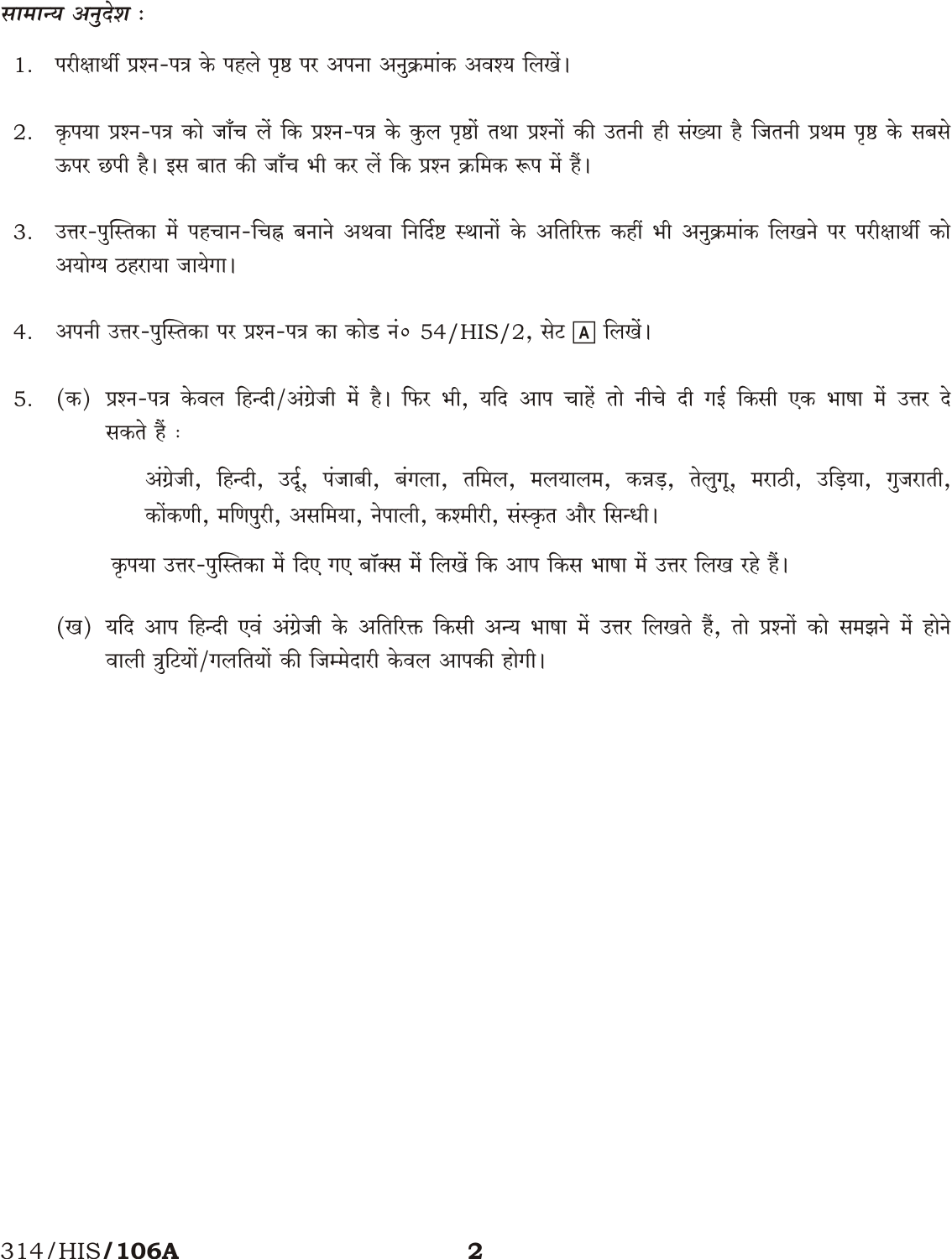# **BIOLOGY (Theory)** जीवविज्ञान (सिद्धान्त)

# $(314)$

Time : 3 Hours |

समय : 3 घण्टे ]

[ Maximum Marks: 80

<u>|</u> पूर्णांक : 80

- Note:  $(i)$ This Question Paper consists of 30 questions.
	- $(ii)$ **All** the questions are compulsory.
	- $(iii)$ Marks for each question has been indicated against it.
	- Each question from Question Nos. 1 to 8 has four alternatives— $(A)$ ,  $(B)$ ,  $(C)$  $(iv)$ and (D), out of which one is most appropriate. Choose the correct answer among the four alternatives and write it in your answer-book against the number of the question. No extra time is allotted for attempting multiple-choice questions.
- निर्देश : इस प्रश्न-पत्र में 30 प्रश्न हैं।  $(i)$ 
	- सभी प्रश्न अनिवार्य हैं।  $(ii)$
	- प्रत्येक प्रश्न के अंक उसके सामने दर्शाये गये हैं।  $(iii)$
	- प्रश्न संख्या 1 से 8 तक के प्रत्येक प्रश्न में चार विकल्प—(A), (B), (C) और (D) दिये गये हैं, जिनमें  $(iv)$ एक सही है। चारों विकल्पों में से सही उत्तर चुनें तथा अपनी उत्तर-पुस्तिका में प्रश्न संख्या के सामने उत्तर लिखें। बहु-विकल्पी प्रश्नों के लिए अतिरिक्त समय नहीं दिया जाएगा।
	- 1. Pick the odd one out :
		- $(A)$ **UAA**
		- **AUG**  $(B)$
		- $(C)$ **UAG**
		- $(D)$ **UGA**

विषम शब्द को चुनिए :

- $(A)$ **UAA**
- $(B)$ **AUG**
- $(C)$ **UAG**
- $(D)$ **UGA**

 $\mathbf 1$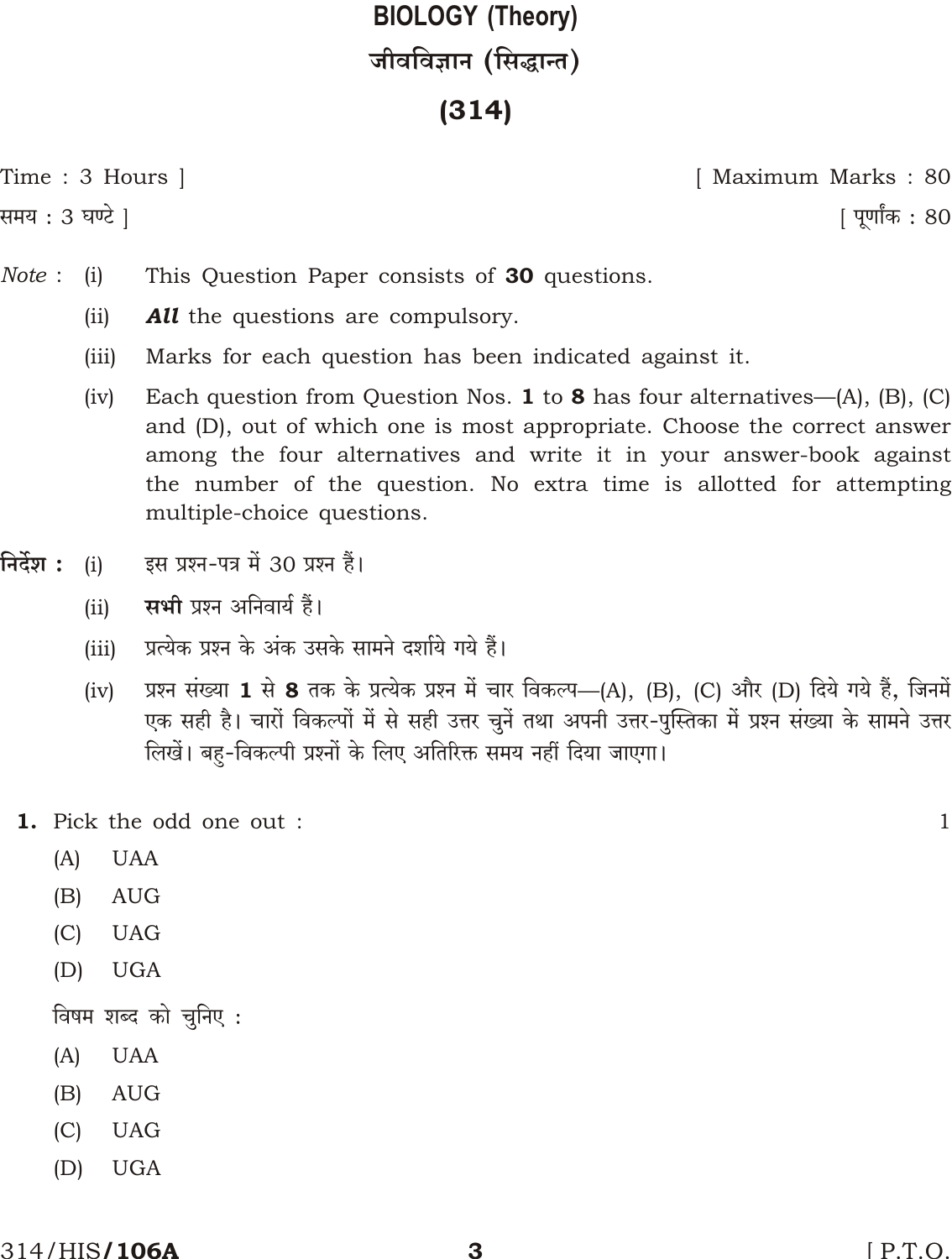2. Which of the following is a true fish?

 $\mathbf{1}$ 

 $\mathbf{1}$ 

- $(A)$ Dogfish
- $(B)$ Jellyfish
- Starfish  $(C)$
- Silverfish  $(D)$

निम्नलिखित में से कौन-सी एक यथार्थ मछली है?

- डॉगफिश  $(A)$
- जेलिफिश  $(B)$
- स्टारफिश  $(C)$
- सिल्वरफिश  $(D)$

# 3. The type of placentation seen in Bhindi is

- $(A)$ marginal
- parietal  $(B)$
- $(C)$ superficial
- axile  $(D)$

भिंडी में प्राप्त बीजांडन्यास का प्रकार है

- सीमांत  $(A)$
- भित्तीय  $(B)$
- सतही (superficial)  $(C)$
- अक्षीय  $(D)$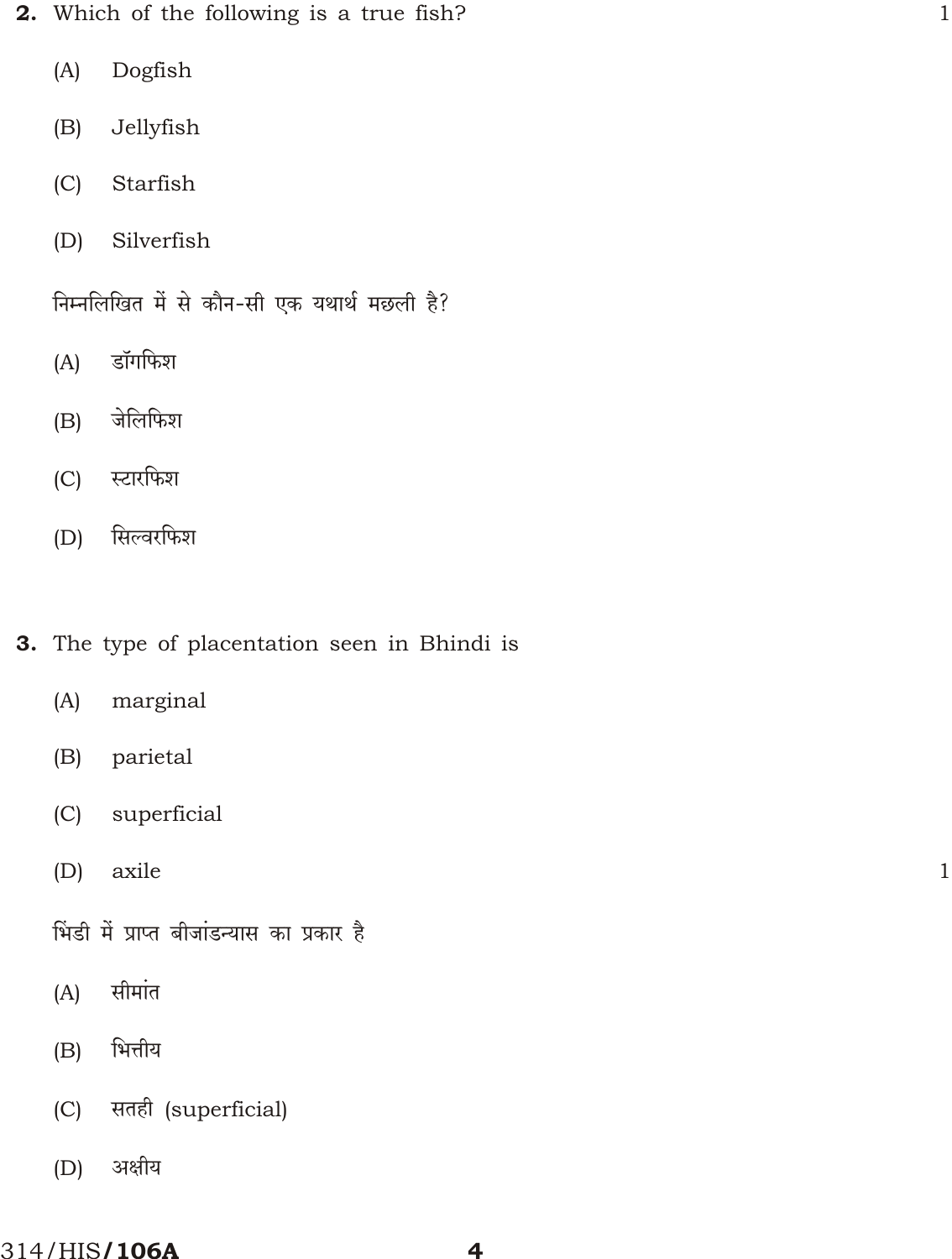- 4. The narrow spectrum antibiotic used against few pathogenic bacteria is
	- erythromycin  $(A)$
	- tetracycline  $(B)$
	- $(C)$ streptomycin
	- $(D)$ chloramphenicol

 $\mathbf{1}$ 

नैरो स्पेक्ट्रम (narrow spectrum) प्रतिरक्षी, जो कुछेक रोगजनक जीवाणुओं के लिए प्रयुक्त की जाती है, है

- एरिथ्रोमाइसिन  $(A)$
- टेट्रासाइक्लिन  $(B)$
- स्टेप्टोमाइसिन  $(C)$
- क्लोरैम्फैनिकॉल  $(D)$
- **5.** Sea anemone, a Cnidarian, gets attached to the shell of hermit crab. This type of association is known as
	- commensalism  $(A)$
	- $(B)$ parasitism
	- $(C)$ mutualism
	- $(D)$ neutralism

 $\mathbf{1}$ 

एक नाइडेरियन प्राणी समुद्री ऐनीमोन हर्मिट केकड़े के कवच पर चिपक जाता है। इस संबंध को कहते हैं

- सहभोजिता  $(A)$
- परजीविता  $(B)$
- सहोपकारिता  $(C)$
- उदासीनता  $(D)$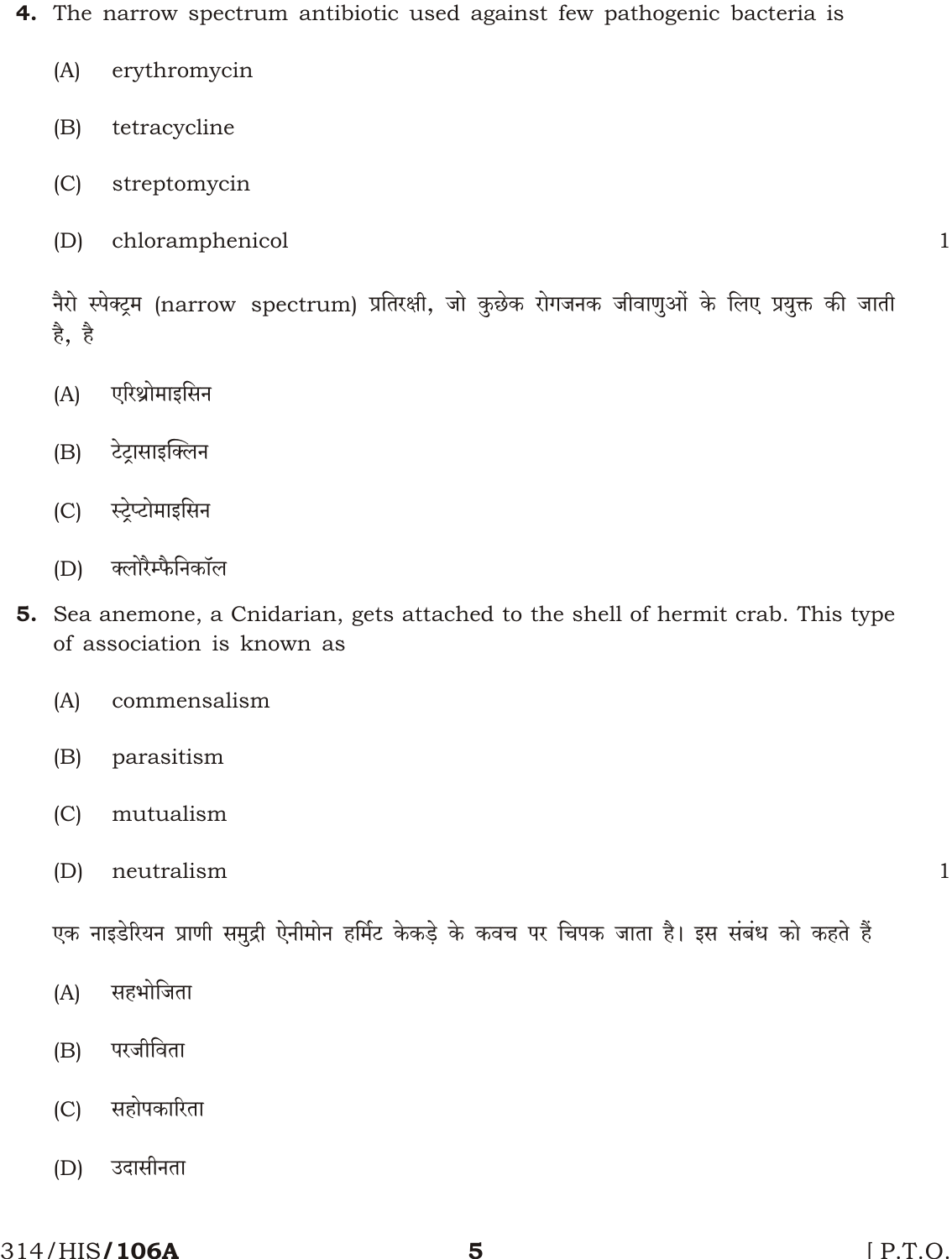- Penicillium  $(A)$
- $(B)$ Yeast
- $(C)$ Mushroom
- $(D)$ Lichens

निम्नलिखित में से कौन-सा एक एककोशिक कवक का उदाहरण है?

- पेनिसिलियम  $(A)$
- यीस्ट  $(B)$
- $(C)$ मशरूम
- लाइकेन  $(D)$
- 7. Vascular bundles that are open, conjoint with xylem in endarch condition is a characteristic of
	- $(A)$ dicot root
	- $(B)$ monocot root
	- $(C)$ monocot stem
	- $(D)$ dicot stem

 $\mathbf{1}$ 

 $\mathbf{1}$ 

ऐसे संवहनी बंडल, जो खुले होते हैं, संयुक्त होते हैं तथा जिनमें ज़ाइलम एंडार्क (endarch) स्थिति में होता है, किसकी विशिष्टता होते हैं?

- द्विबीजपत्री जड़  $(A)$
- एकबीजपत्री जड  $(B)$
- एकबीजपत्री तना  $(C)$
- द्विबीजपत्री तना  $(D)$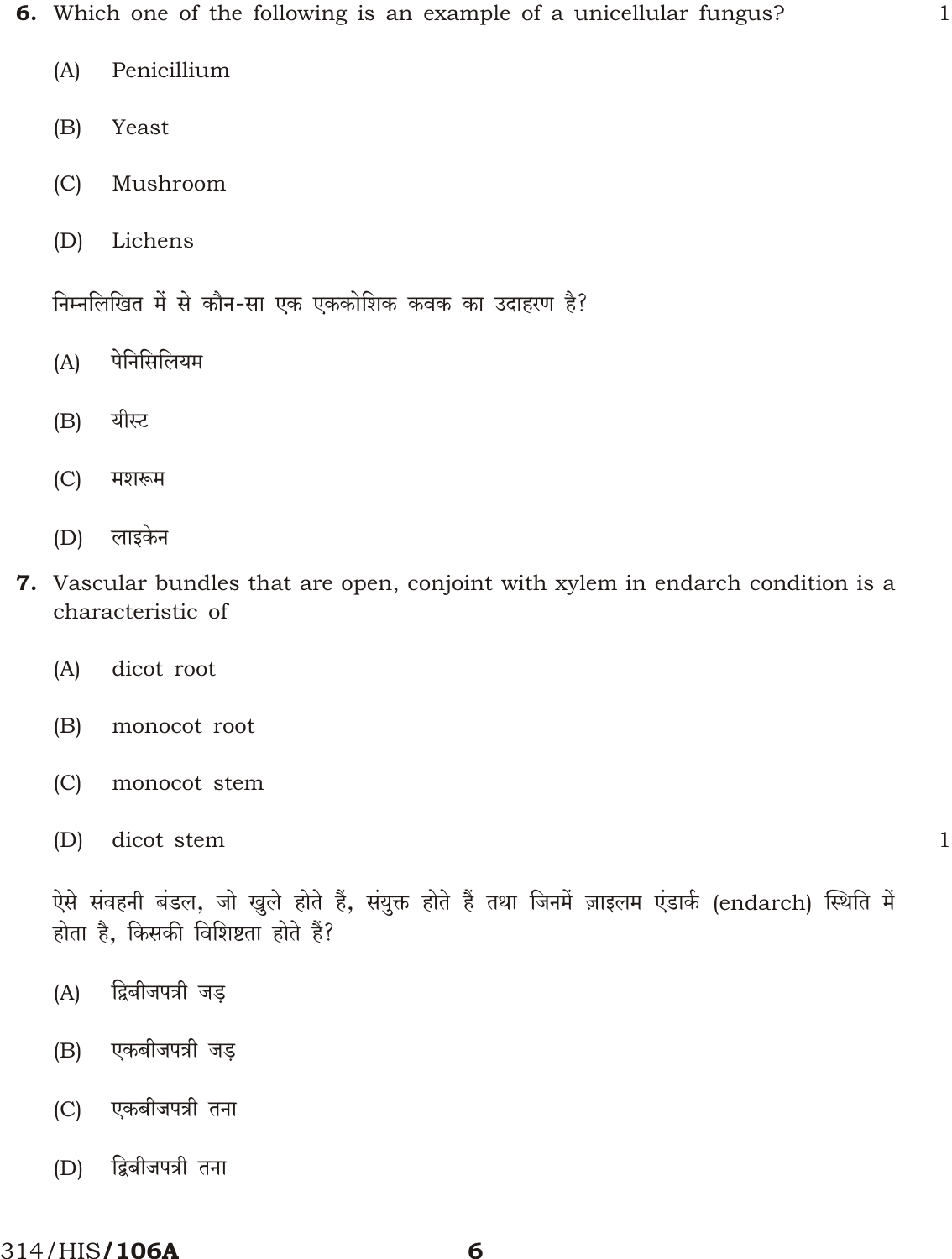8. A cross between the  $F_1$  progeny and a homozygous recessive parent is known as

| (A)                                                                                                      | testcross                                                             |                |  |  |  |  |  |
|----------------------------------------------------------------------------------------------------------|-----------------------------------------------------------------------|----------------|--|--|--|--|--|
| (B)                                                                                                      | reciprocal cross                                                      |                |  |  |  |  |  |
| (C)                                                                                                      | monohybrid cross                                                      |                |  |  |  |  |  |
| (D)                                                                                                      | dihybrid cross                                                        | 1              |  |  |  |  |  |
| $F_1$ संतति तथा एक समयुग्मजी अप्रभावी जनक के बीच के क्रॉस को कहते हैं                                    |                                                                       |                |  |  |  |  |  |
| परीक्षार्थ क्रॉस<br>(A)                                                                                  |                                                                       |                |  |  |  |  |  |
| (B)                                                                                                      | व्युत्क्रम क्रॉस                                                      |                |  |  |  |  |  |
| (C)                                                                                                      | एकसंकर क्रॉस                                                          |                |  |  |  |  |  |
| (D)                                                                                                      | द्विसंकर क्रॉस                                                        |                |  |  |  |  |  |
| <b>9.</b> Why does insectivorous plant eat insects when it is capable of carrying out<br>photosynthesis? |                                                                       |                |  |  |  |  |  |
| कीटाहारी पौधा प्रकाश-संश्लेषण क्रिया करने में सक्षम है फिर भी वह कीटों का भक्षण करता है, क्यों?          |                                                                       |                |  |  |  |  |  |
|                                                                                                          | 10. With the help of equations, briefly explain double fertilization. | $\overline{2}$ |  |  |  |  |  |
| समीकरणों की सहायता से द्वि-निषेचन प्रक्रिया की संक्षेप में व्याख्या कीजिए।                               |                                                                       |                |  |  |  |  |  |
|                                                                                                          | 11. Define the following terms:                                       |                |  |  |  |  |  |
| (a)                                                                                                      | Humus                                                                 |                |  |  |  |  |  |
| (b)                                                                                                      | Soil erosion                                                          |                |  |  |  |  |  |
| (c)                                                                                                      | Terracing                                                             |                |  |  |  |  |  |
| (d)                                                                                                      | Deforestation                                                         |                |  |  |  |  |  |
| निम्नलिखित शब्दों की परिभाषा लिखिए:                                                                      |                                                                       |                |  |  |  |  |  |
| (a)                                                                                                      | ह्यूमस                                                                |                |  |  |  |  |  |
| (b)                                                                                                      | मृदा अपरदन                                                            |                |  |  |  |  |  |
| सीढ़ीदार खेती<br>(c)                                                                                     |                                                                       |                |  |  |  |  |  |
| (d)                                                                                                      | वनोन्मूलन                                                             |                |  |  |  |  |  |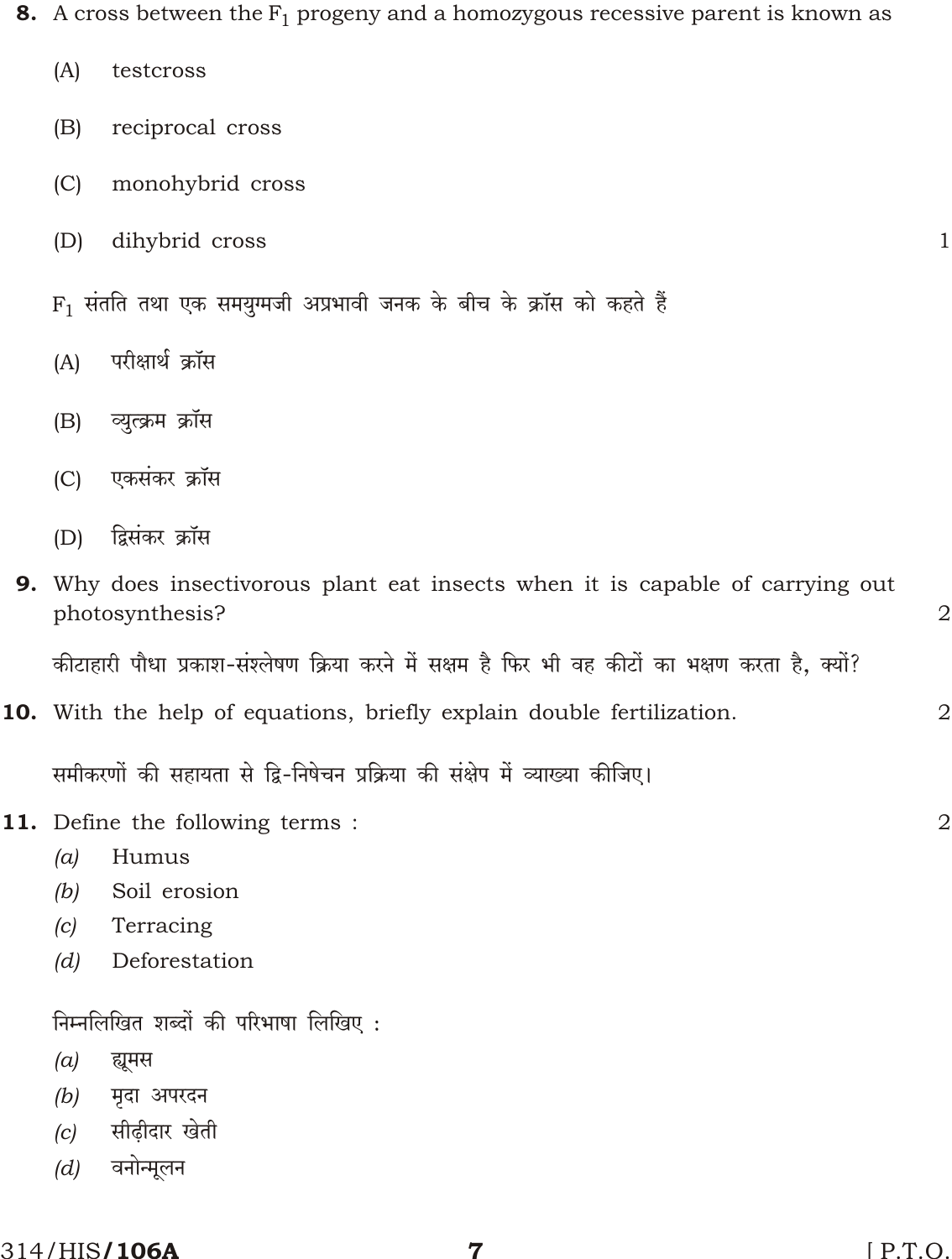|                                                              | 12. Chromosomal change in structure is termed as chromosomal aberration. List<br>four types of chromosomal aberrations.<br>संरचना में गुणसूत्री परिवर्तन को गुणसूत्री विपथन कहते हैं। <b>चार</b> प्रकार के गुणसूत्री विपथनों की चर्चा<br>कीजिए। |                                                                                                                      |                |  |  |  |  |  |
|--------------------------------------------------------------|-------------------------------------------------------------------------------------------------------------------------------------------------------------------------------------------------------------------------------------------------|----------------------------------------------------------------------------------------------------------------------|----------------|--|--|--|--|--|
|                                                              |                                                                                                                                                                                                                                                 |                                                                                                                      |                |  |  |  |  |  |
|                                                              |                                                                                                                                                                                                                                                 | 13. Name the respiratory organs in cockroach and earthworm.                                                          | 2              |  |  |  |  |  |
|                                                              | तिलचट्टे और केंचुए के श्वसन अंगों के नाम बताइए।                                                                                                                                                                                                 |                                                                                                                      |                |  |  |  |  |  |
|                                                              |                                                                                                                                                                                                                                                 | 14. Distinguish between pioneer community and climax community.                                                      | 2              |  |  |  |  |  |
|                                                              | अग्रगामी समुदाय और चरम समुदाय में अंतर बताइए।                                                                                                                                                                                                   |                                                                                                                      |                |  |  |  |  |  |
| 15.                                                          | (a)                                                                                                                                                                                                                                             | What are transgenic plants?                                                                                          |                |  |  |  |  |  |
|                                                              | (b)                                                                                                                                                                                                                                             | Name a soil bacterium which is commonly used to produce transgenic<br>plants.                                        | 2              |  |  |  |  |  |
|                                                              | (a)                                                                                                                                                                                                                                             | पारजीनी पौधे क्या होते हैं?                                                                                          |                |  |  |  |  |  |
|                                                              | (b)                                                                                                                                                                                                                                             | एक ऐसे मृदा-जीवाणु का नाम बताइए, जिसे पारजीनी पौधों को उत्पन्न करने में आमतौर से प्रयुक्त<br>किया जाता है।           |                |  |  |  |  |  |
|                                                              |                                                                                                                                                                                                                                                 | 16. Define the following terms with appropriate examples :                                                           | $\overline{2}$ |  |  |  |  |  |
|                                                              | (a)                                                                                                                                                                                                                                             | Multiple alleles                                                                                                     |                |  |  |  |  |  |
|                                                              | (b)                                                                                                                                                                                                                                             | Codominance                                                                                                          |                |  |  |  |  |  |
|                                                              | उपयुक्त उदाहरणों सहित निम्नलिखित शब्दों की परिभाषा लिखिए :                                                                                                                                                                                      |                                                                                                                      |                |  |  |  |  |  |
|                                                              | (a)                                                                                                                                                                                                                                             | बहु ऐलील                                                                                                             |                |  |  |  |  |  |
|                                                              | (b)                                                                                                                                                                                                                                             | सहप्रभाविता                                                                                                          |                |  |  |  |  |  |
|                                                              |                                                                                                                                                                                                                                                 | 17. With the help of diagrams and appropriate examples, distinguish between<br>monadelphous and diadelphous stamens. | 2              |  |  |  |  |  |
|                                                              |                                                                                                                                                                                                                                                 | आरेखों और उपयुक्त उदाहरणों की सहायता से, एकसंघी और द्विसंघी पुंकेसरों में अंतर बताइए।                                |                |  |  |  |  |  |
|                                                              |                                                                                                                                                                                                                                                 | 18. List any four functions of roughage in our daily diet.                                                           | 2              |  |  |  |  |  |
| हमारे दैनिक आहार में रुक्षांश के कोई <b>चार</b> कार्य बताइए। |                                                                                                                                                                                                                                                 |                                                                                                                      |                |  |  |  |  |  |

314/HIS/106A

8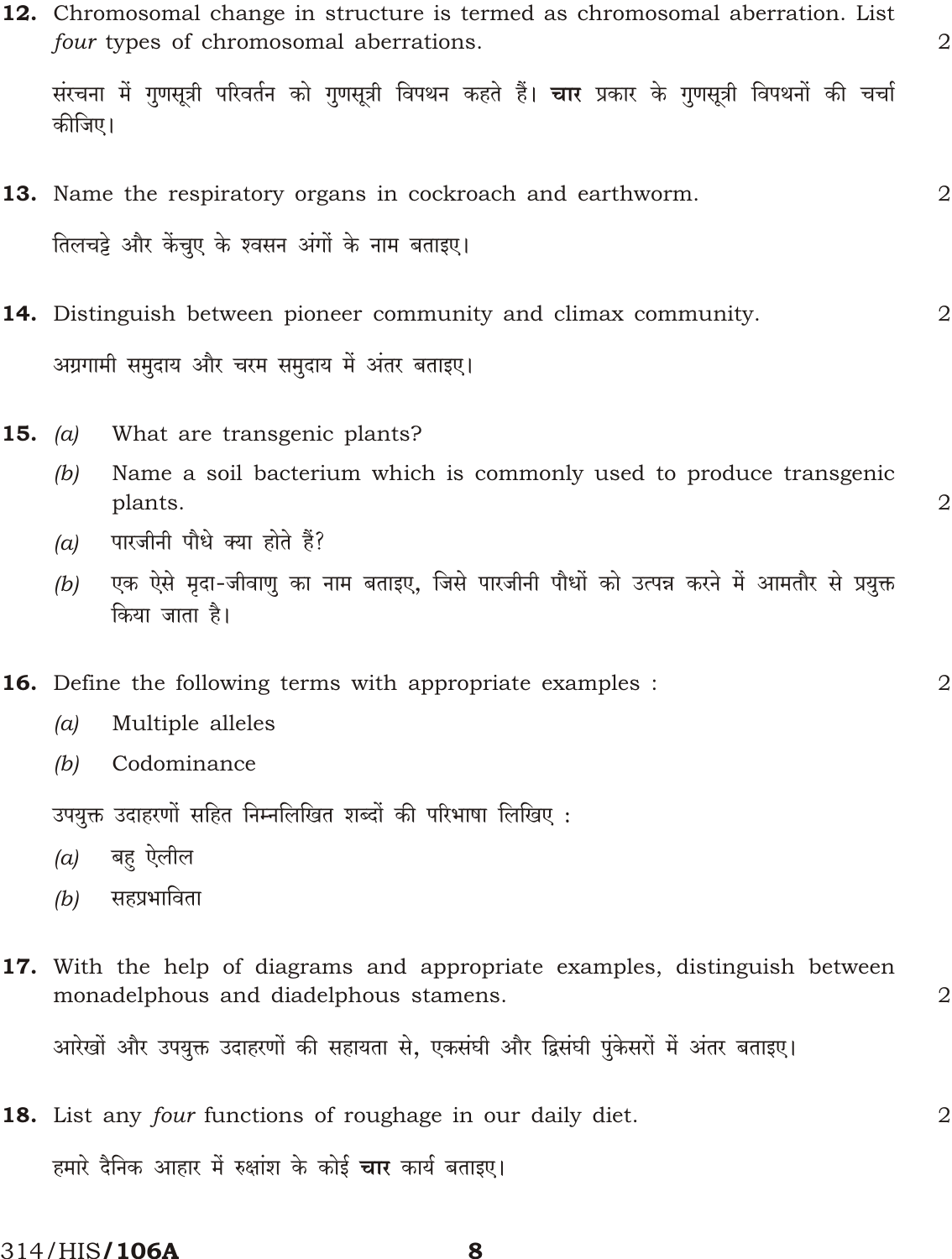- Name a gymnosperm which fixes nitrogen. **19.** (a)
	- Name the special protein present in legume nodules.  $(b)$
	- एक ऐसे जिम्नोस्पर्म का नाम बताइए, जो नाइट्रोजन का स्थिरीकरण करता है।  $(a)$
	- फली में पाई जाने वाली ग्रंथिकाओं में विद्यमान विशिष्ट प्रोटीन का नाम बताइए।  $(b)$
- **20.** (a) Why is the number of trophic levels restricted to four or five in a food chain?
	- List any two human activities that has led to increase in atmospheric  $(b)$  $CO<sub>2</sub>$ .
	- एक खाद्य-शृंखला में पोषण-स्तरों की संख्या चार या पाँच तक ही क्यों सीमित होती है?  $(a)$
	- ऐसे किन्हीं **दो** मानव क्रियाकलापों की सूची बनाइए, जिनके कारण वायमंडल में CO2 की मात्रा  $(b)$ बढ गयी है।
- **21.** What is meristematic tissue? Name its types and its appropriate locations.  $\overline{4}$ विभज्योतक ऊतक क्या होता है? इस ऊतक के प्रकारों के नाम बताइए तथा इसके उपयुक्त स्थलों के नाम भी बताइए।
- 22. Explain briefly the packaging of the DNA molecule in a eukaryotic chromosome.  $\overline{4}$ सुकेन्द्रकी गुणसूत्र में DNA अणु के संवेष्टन की संक्षेप में व्याख्या कीजिए।
- **23.** (a) Distinguish between essential amino acids and non-essential amino acids giving appropriate example in each case.
	- $(b)$ Name any two fat-soluble vitamins and state their functions in the human body.
	- अनिवार्य और गैर-अनिवार्य अमीनो अम्लों में अंतर बताइए। प्रत्येक का उपयुक्त उदाहरण भी प्रस्तुत  $(a)$ कीजिए।
	- किन्हीं दो वसा-विलेय विटामिनों के नाम बताइए तथा मानव शरीर में उनके कार्यों की चर्चा  $(b)$ कीजिए।
- What is the main objective of vaccination? **24.** (a)
	- Name the *three* main types of vaccines available giving an appropriate  $(b)$ example in each case.
	- टीकाकरण का प्रमुख उद्देश्य बताइए।  $(a)$
	- उपलब्ध टीकों के **तीन** प्रमुख प्रकारों के नाम बताइए। प्रत्येक प्रकार के टीके का उपयुक्त उदाहरण  $(b)$ भी दीजिए।

9

314/HIS**/106A** 

 $[$  P.T.O.

 $\overline{2}$ 

 $\overline{2}$ 

 $\overline{4}$ 

 $\overline{4}$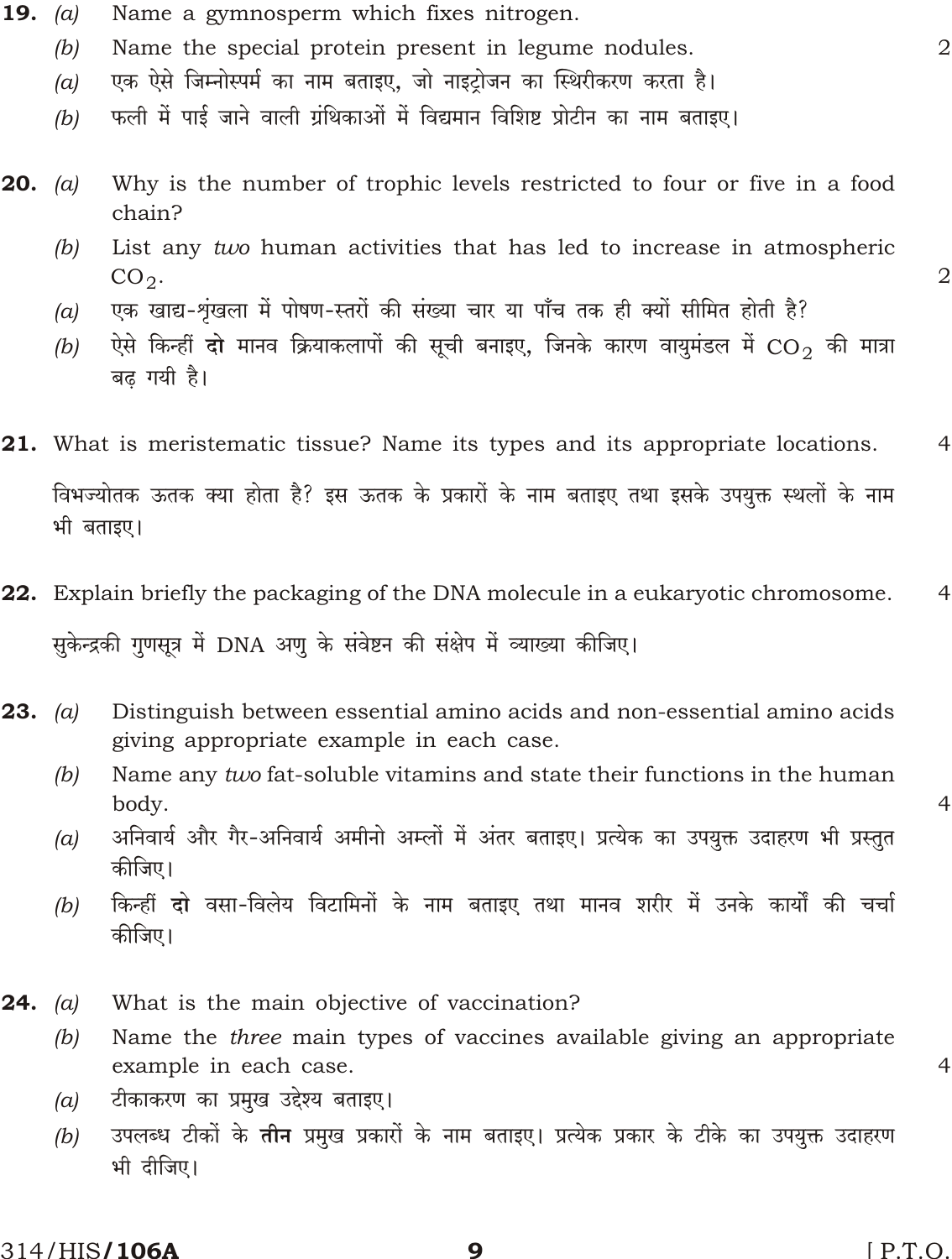थायरॉक्सिन का उदाहरण देते हुए, हॉर्मोन क्रिया में पुनर्भरण क्रियाविधि की संक्षेप में व्याख्या कीजिए।

26. List two examples each of tropic movements and turgor movements.  $(a)$ 

- Name the hormones concerned with the following functions :  $(b)$ 
	- Initiation of flowering in plants  $(i)$
	- $(ii)$  Induces ripening in fruits
	- (iii) Promotes cell elongation
	- $(iv)$  Prevents aging in plant parts
- अनुवर्ती गतियों और स्फीति गतियों के **दो-दो** उदाहरण दीजिए।  $(a)$
- निम्नलिखित कार्यों से संबंधित हॉर्मोनों के नाम बताइए :  $(b)$ 
	- पौधों में पुष्पन का आरंभन  $(i)$
	- फलों के पकने को प्रेरित करना  $(ii)$
	- (iii) कोशिका के लंबे होने का प्रोत्साहन
	- $(iv)$  पादप भागों के जीर्णन को रोकना
- With the help of diagrammatic representation, explain non-cyclic **27.** (a) photophosphorylation.
	- What is the role of  $(i)$  RuBisCO and  $(ii)$  PEPCO, and where are they  $(b)$ present?
	- $(c)$ State the law of limiting factor.
	- आरेखी निरूपण द्वारा, अचक्रीय प्रकाश-फॉस्फोरिलीकरण की व्याख्या कीजिए।  $(a)$
	- निम्नलिखित की भूमिका क्या होती है तथा वे कहाँ पाए जाते हैं?  $(b)$ 
		- $(i)$ **RuBisCO**
		- $(ii)$ PEPCO
	- सीमांत कारक नियम का वर्णन कीजिए।  $|c|$

#### 314/HIS**/106A**

 $\Delta$ 

 $\overline{4}$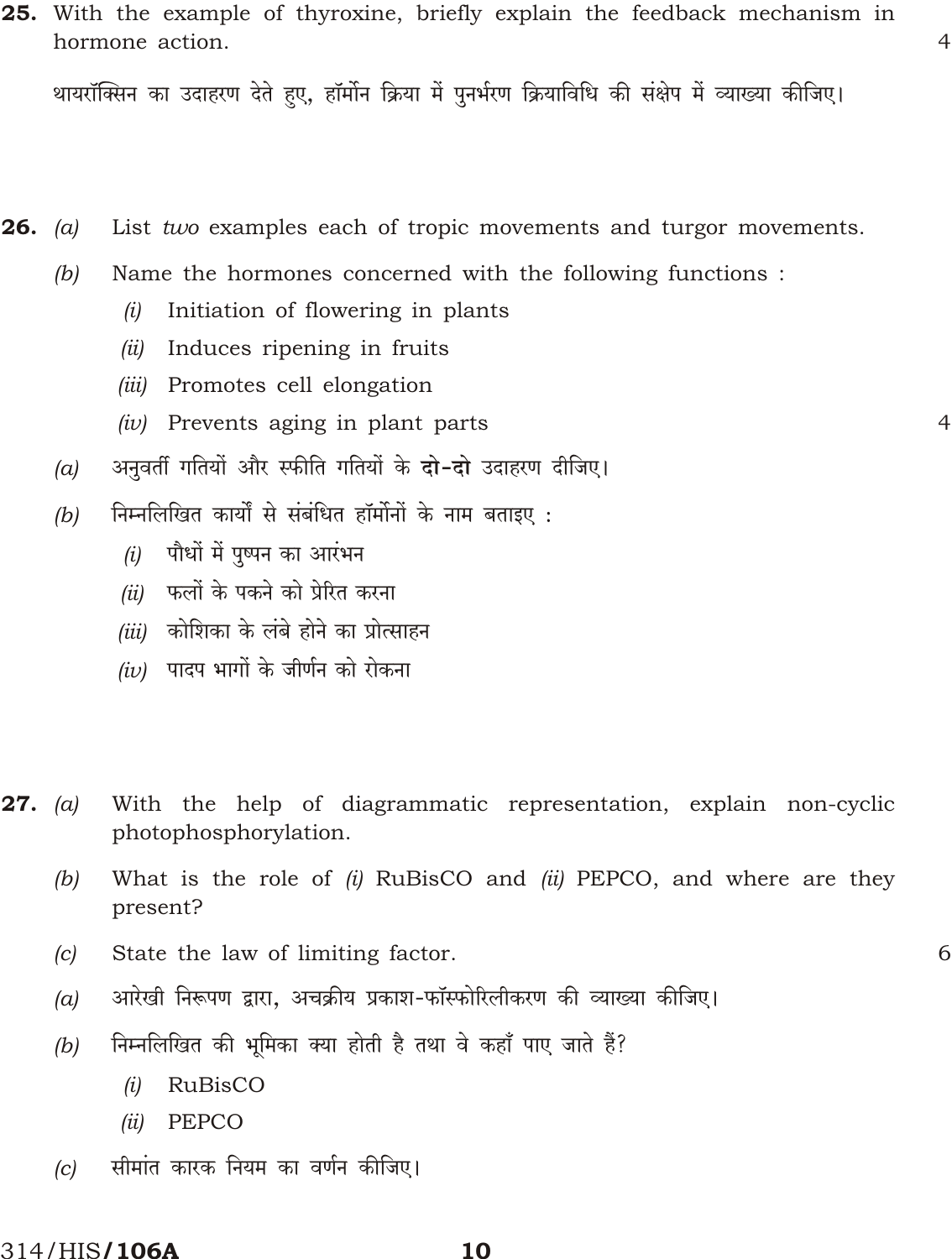28. Answer the following:

- Name the chemical the cell wall is made of which is unique to bacteria.  $(a)$
- Give an example of Basidiomycetes.  $(b)$
- Name the association in which the fungi is associated with the roots of  $(c)$ plants.
- Name the gametophyte of the fern plant.  $(d)$
- State two main characteristics of phylum Arthropoda.  $(e)$

 $(f)$ State two differences between striated and unstriated muscles. निम्नलिखित के उत्तर दीजिए :

- उस रसायन का नाम बताइए, जिससे निर्मित कोशिकाभिति जीवाणु में ही पायी जाती है।  $(a)$
- बेसिडियोमाइसिटीज़ का एक उदाहरण दीजिए।  $(b)$
- उस संबंध का नाम बताइए, जिसमें कवक पौधों की जड़ों के साथ संबंधित होता है।  $(c)$
- फर्न के पौधे के युग्मकोदुभिद का नाम बताइए।  $(d)$
- फाइलम (संघ) आर्थ्रोपोडा की दो प्रमुख विशिष्टताएँ बताइए।  $(e)$
- रेखित और अरेखित पेशियों के दो अंतर बताइए।  $(f)$
- **29.** (a) Draw a neat and labelled diagram of the female reproductive system in humans.
	- Where does the following phenomenon take place in female?  $(b)$ 
		- Fertilization  $(i)$
		- $(ii)$  Implantation
	- State any two effects of uncontrolled population growth in our nation.  $(c)$ 6
	- मानवों के मादा जनन-तंत्र का एक स्वच्छ और नामांकित आरेख बनाइए।  $(a)$
	- निम्नलिखित परिघटनाएँ स्त्री में कहाँ पर घटित होती हैं?  $(b)$ 
		- निषेचन  $(i)$
		- अंतर्रोपण  $(ii)$
	- हमारे देश में अनियंत्रित जनसंख्या वृद्धि के कोई दो दुष्प्रभाव बताइए।  $(c)$

#### 314/HIS**/106A**